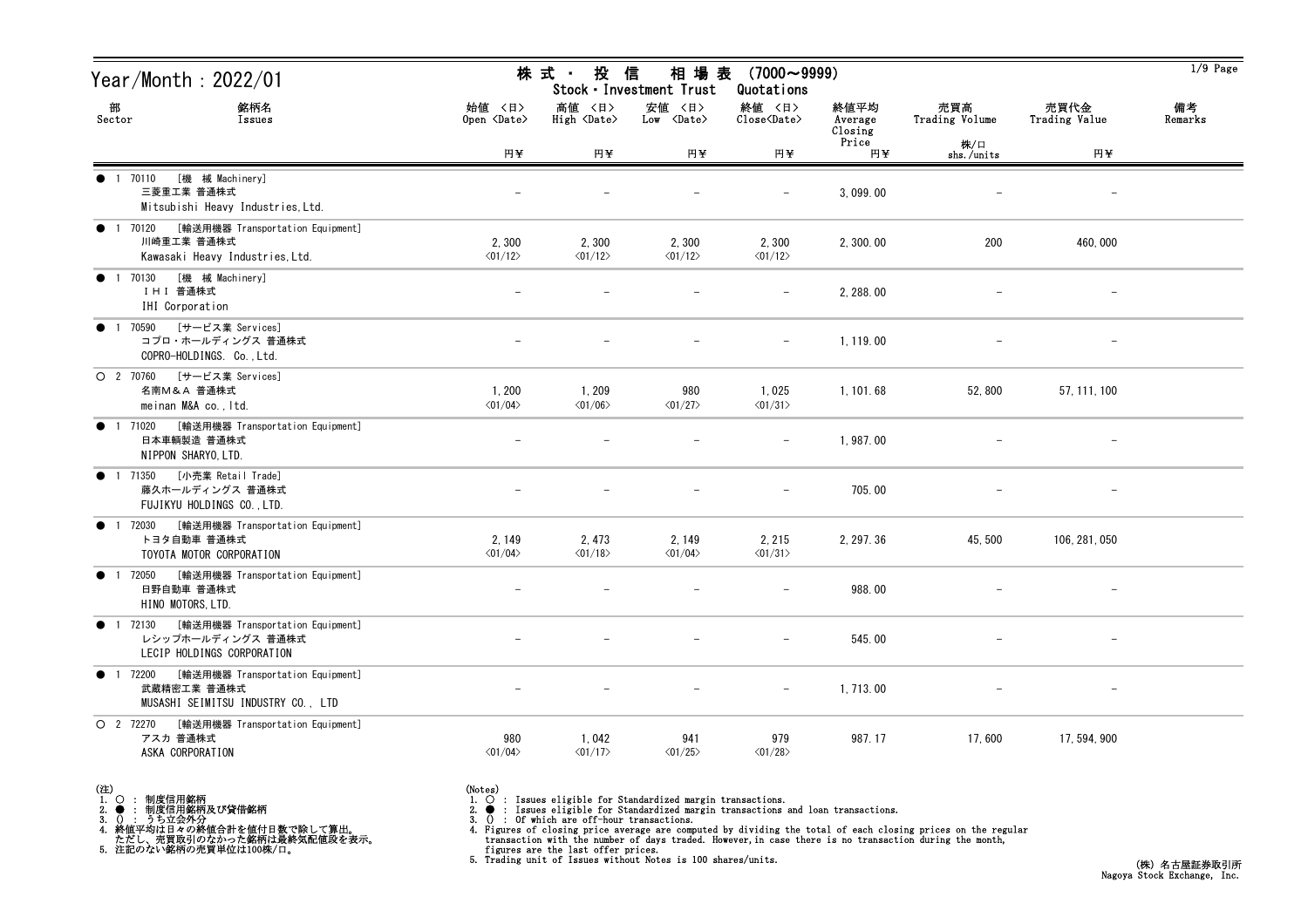| Year/Month : 2022/01                                                                                       |                                  | 株 式 ・<br>投<br>相 場 表<br>$(7000 \sim 9999)$<br>信<br>Stock · Investment Trust<br>Quotations |                                  |                                  |                            |                       |                          |               |  |
|------------------------------------------------------------------------------------------------------------|----------------------------------|------------------------------------------------------------------------------------------|----------------------------------|----------------------------------|----------------------------|-----------------------|--------------------------|---------------|--|
| 部<br>銘柄名<br>Sector<br>Issues                                                                               | 始值 〈日〉<br>Open <date></date>     | 高値 〈日〉<br>High <date></date>                                                             | 安値 〈日〉<br>Low <date></date>      | 終値 〈日〉<br>Close <date></date>    | 終値平均<br>Average<br>Closing | 売買高<br>Trading Volume | 売買代金<br>Trading Value    | 備考<br>Remarks |  |
|                                                                                                            | 円半                               | 円半                                                                                       | 円半                               | 円半                               | Price<br>円半                | 株/口<br>shs./units     | 円半                       |               |  |
| [輸送用機器 Transportation Equipment]<br>1 72310<br>$\bullet$<br>トピーエ業 普通株式<br>TOPY INDUSTRIES, LIMITED         |                                  |                                                                                          |                                  |                                  | 1,092.00                   |                       |                          |               |  |
| 1 72410 [輸送用機器 Transportation Equipment]<br>$\bullet$<br>フタバ産業 普通株式<br>FUTABA INDUSTRIAL CO., LTD.         |                                  |                                                                                          |                                  | $\qquad \qquad -$                | 415.00                     |                       | $\overline{\phantom{m}}$ |               |  |
| [輸送用機器 Transportation Equipment]<br>1 72450<br>$\bullet$<br>大同メタル工業 普通株式<br>DAIDO METAL CO., LTD.          |                                  |                                                                                          |                                  |                                  | 625.00                     |                       |                          |               |  |
| [輸送用機器 Transportation Equipment]<br>72500<br>$\bullet$<br>太平洋工業 普通株式<br>PACIFIC INDUSTRIAL CO., LTD.       |                                  |                                                                                          |                                  | $\overline{\phantom{m}}$         | 1,086.00                   |                       |                          |               |  |
| [輸送用機器 Transportation Equipment]<br>72590<br>$\bullet$<br>アイシン 普通株式<br>AISIN CORPORATION                   | 4,720<br>$\langle 01/11 \rangle$ | 4,720<br>$\langle 01/11 \rangle$                                                         | 4,720<br>$\langle 01/11 \rangle$ | 4,720<br>$\langle 01/11 \rangle$ | 4, 720.00                  | 100                   | 472,000                  |               |  |
| 72660 [輸送用機器 Transportation Equipment]<br>今仙電機製作所 普通株式<br>Imasen Electric Industrial Co., Ltd.             |                                  |                                                                                          |                                  |                                  | 598.00                     |                       |                          |               |  |
| ● 1 72820<br>[輸送用機器 Transportation Equipment]<br>豊田合成 普通株式<br>TOYODA GOSEI CO., LTD.                       | 2,582<br>$\langle 01/19 \rangle$ | 2,582<br>$\langle 01/19 \rangle$                                                         | 2,582<br>$\langle 01/19 \rangle$ | 2,582<br>$\langle 01/19 \rangle$ | 2, 582.00                  | 100                   | 258, 200                 |               |  |
| [輸送用機器 Transportation Equipment]<br>● 1 72830<br>愛三工業 普通株式<br>AISAN INDUSTRY CO., LTD.                     | 750<br>$\langle 01/19 \rangle$   | 750<br>$\langle 01/19 \rangle$                                                           | 674<br>$\langle 01/31 \rangle$   | 674<br>$\langle 01/31 \rangle$   | 712.00                     | 200                   | 142, 400                 |               |  |
| [銀行業 Banks]<br>● 1 73220<br>三十三フィナンシャルグループ 普通株式<br>San ju San Financial Group, Inc.                        |                                  |                                                                                          |                                  | $\overline{\phantom{m}}$         | 1,519.00                   |                       | $\overline{\phantom{m}}$ |               |  |
| ● 1 73800 [銀行業 Banks]<br>十六フィナンシャルグループ 普通株式<br>Juroku Financial Group, Inc.                                |                                  |                                                                                          |                                  | $-$                              | 2, 277.00                  |                       |                          |               |  |
| [小売業 Retail Trade]<br><b>2</b> 74120<br>アトム 普通株式<br>ATOM CORPORATION                                       | 750<br>$\langle 01/14 \rangle$   | 750<br>$\langle 01/14 \rangle$                                                           | 750<br>$\langle 01/14 \rangle$   | 750<br>$\langle 01/14 \rangle$   | 750.00                     | 1,000                 | 750,000                  |               |  |
| [卸売業 Wholesale Trade]<br>1 74670<br>$\bullet$<br>萩原電気ホールディングス 普通株式<br>HAGIWARA ELECTRIC HOLDINGS CO., LTD. | $\overline{\phantom{m}}$         | $\overline{\phantom{m}}$                                                                 | $\overline{\phantom{m}}$         |                                  | 1,961.00                   |                       | $-$                      |               |  |

- (注)<br>1. ○<br>2. ●<br>3. ① 1. ○ : 制度信用銘柄
- 
- 

2. ● : 制度信用銘柄及び貸借銘柄<br>3. () : うち立会外分<br>4. 終値平均は日々の終値合計を値付日数で除して算出。<br>ただし、売買取引のなかった銘柄は最終気配値段を表示。<br>5. 注記のない銘柄の売買単位は100株/口。

- 
- (Notes)<br>1. : Issues eligible for Standardized margin transactions.
-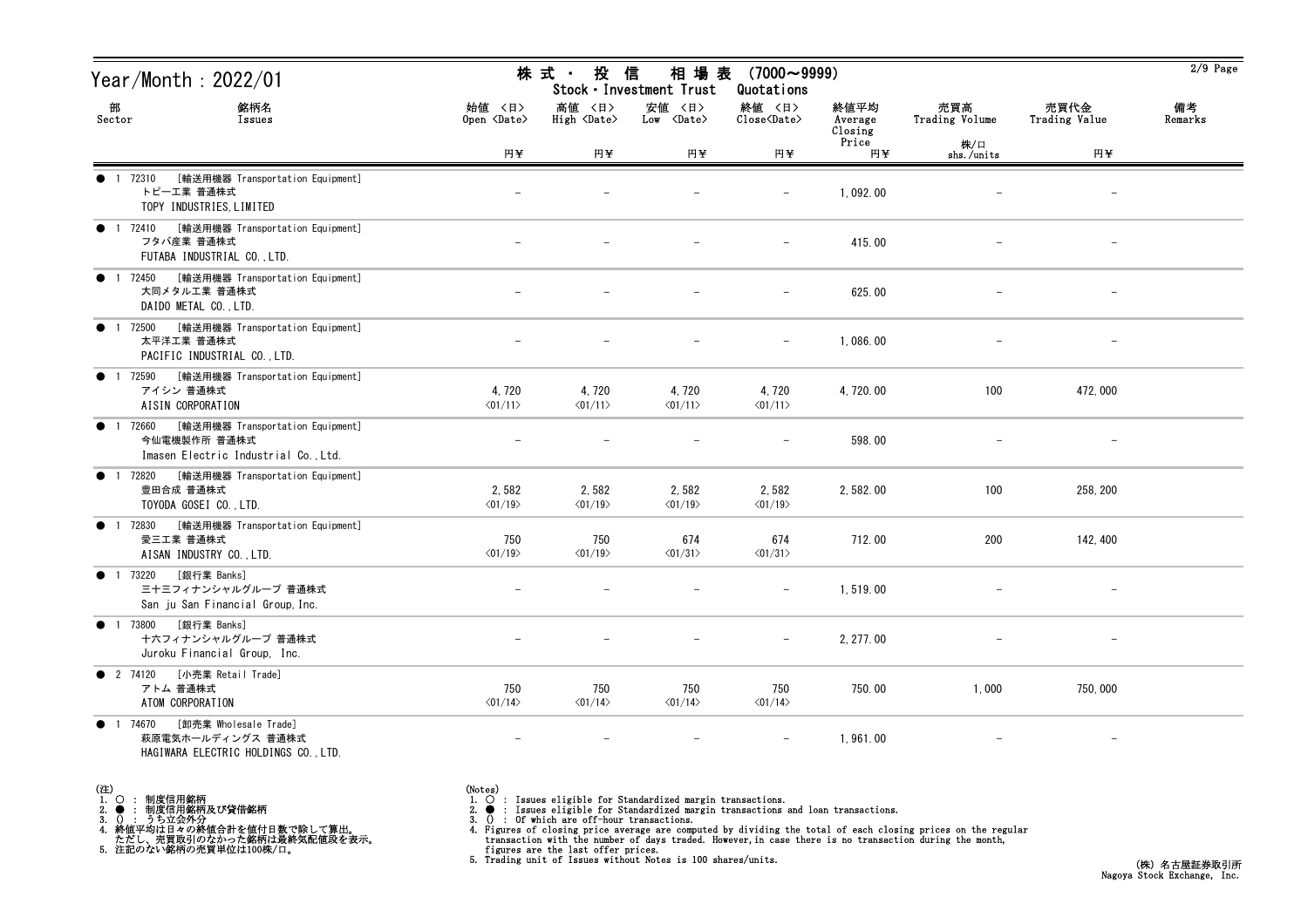| Year/Month: 2022/01                                                                  |                                   | 相 場 表<br>株式 ・ 投 信<br>$(7000 \sim 9999)$<br>Stock · Investment Trust<br>Quotations |                                   |                                   |                            |                       |                          |                                |  |
|--------------------------------------------------------------------------------------|-----------------------------------|-----------------------------------------------------------------------------------|-----------------------------------|-----------------------------------|----------------------------|-----------------------|--------------------------|--------------------------------|--|
| 部<br>銘柄名<br>Sector<br>Issues                                                         | 始値 〈日〉<br>Open <date></date>      | 高値 〈日〉<br>High <date></date>                                                      | 安値 <日><br>Low <date></date>       | 終値 〈日〉<br>Close <date></date>     | 終値平均<br>Average<br>Closing | 売買高<br>Trading Volume | 売買代金<br>Trading Value    | 備考<br>Remarks                  |  |
|                                                                                      | 円半                                | 円半                                                                                | 円¥                                | 円半                                | Price<br>円¥                | 株/口<br>shs./units     | 円半                       |                                |  |
| [卸売業 Wholesale Trade]<br>1 74850<br>岡谷鋼機 普通株式<br>OKAYA & CO., LTD.                   | 9,580<br>$\langle 01/04 \rangle$  | 9,980<br>$\langle 01/17 \rangle$                                                  | 9,510<br>$\langle 01/25 \rangle$  | 9,750<br>$\langle 01/31 \rangle$  | 9, 701.05                  | 19,900                | 193, 691, 000            |                                |  |
| O 2 74880 [卸売業 Wholesale Trade]<br>ヤガミ 普通株式<br>YAGAMI INC.                           | 2, 260<br>$\langle 01/04 \rangle$ | 2,300<br>$\langle 01/19 \rangle$                                                  | 2, 150<br>$\langle 01/05 \rangle$ | 2, 203<br>$\langle 01/27 \rangle$ | 2, 214.69                  | 2,900                 | 6, 430, 100              |                                |  |
| ○ 1 75140 [小売業 Retail Trade]<br>ヒマラヤ 普通株式<br>HIMARAYA Co., Ltd.                      |                                   |                                                                                   |                                   |                                   | 981.00                     |                       |                          |                                |  |
| ● 1 75930 [小売業 Retail Trade]<br>ⅤTホールディングス 普通株式<br>VT HOLDINGS CO., LTD.             | 469<br>$\langle 01/13 \rangle$    | 473<br>$\langle 01/18 \rangle$                                                    | 469<br>$\langle 01/13 \rangle$    | 473<br>$\langle 01/18 \rangle$    | 471.00                     | 1,100                 | 519, 900                 |                                |  |
| O 1 76070 [卸売業 Wholesale Trade]<br>進和 普通株式<br>Shinwa Co., Ltd.                       |                                   |                                                                                   |                                   |                                   | 2, 015.00                  |                       | $\overline{\phantom{a}}$ |                                |  |
| 1 76300 [小売業 Retail Trade]<br>$\bullet$<br>壱番屋 普通株式<br>ICHIBANYA CO., LTD.           |                                   |                                                                                   |                                   | $\overline{\phantom{m}}$          | 4, 595.00                  |                       | $\overline{\phantom{m}}$ |                                |  |
| ● 1 76490 [小売業 Retail Trade]<br>スギホールディングス 普通株式<br>SUGI HOLDINGS Co. LTD.            |                                   |                                                                                   |                                   | -                                 | 6, 700.00                  |                       |                          |                                |  |
| O 2 76750 [卸売業 Wholesale Trade]<br>セントラルフォレストグループ 普通株式<br>Central Forest Group, Inc. | 1,890<br>$\langle 01/05 \rangle$  | 1,951<br>$\langle 01/18 \rangle$                                                  | 1,881<br>$\langle 01/05 \rangle$  | 1,900<br>$\langle 01/25 \rangle$  | 1,909.17                   | 3,300                 | 6, 360, 000              |                                |  |
| 〇 2 76820 [小売業 Retail Trade]<br>浜木綿 普通株式<br>HAMAYUU CO., LTD.                        |                                   |                                                                                   |                                   | $\overline{\phantom{m}}$          | 3, 260.00                  |                       |                          |                                |  |
| ● 1 77230 [精密機器 Precision Instruments]<br>愛知時計電機 普通株式<br>Aichi Tokei Denki Co., Ltd. |                                   |                                                                                   |                                   |                                   | 5, 050.00                  |                       |                          |                                |  |
|                                                                                      |                                   |                                                                                   |                                   | $\qquad \qquad -$                 | 1,829.00                   |                       |                          | - 新株落<br>ex-subscription right |  |
| 1 77470<br>[精密機器 Precision Instruments]<br>$\bullet$<br>朝日インテック 普通株式                 |                                   |                                                                                   |                                   |                                   | 1, 946.00                  |                       | $\overline{\phantom{m}}$ |                                |  |

ASAHI INTECC CO.,LTD.

| 〈注, |                            |
|-----|----------------------------|
|     | 制度信用銘柄                     |
|     | 制度信用銘柄及び貸借銘柄               |
| 3.  | うち立会外分                     |
|     | 終値平均は日々の終値合計を値付日数で除して算出。   |
|     | ただし、売買取引のなかった銘柄は最終気配値段を表示。 |
|     | 注記のない銘柄の売買単位は100株/口。       |

(Notes)<br>1. ○ : Issues eligible for Standardized margin transactions.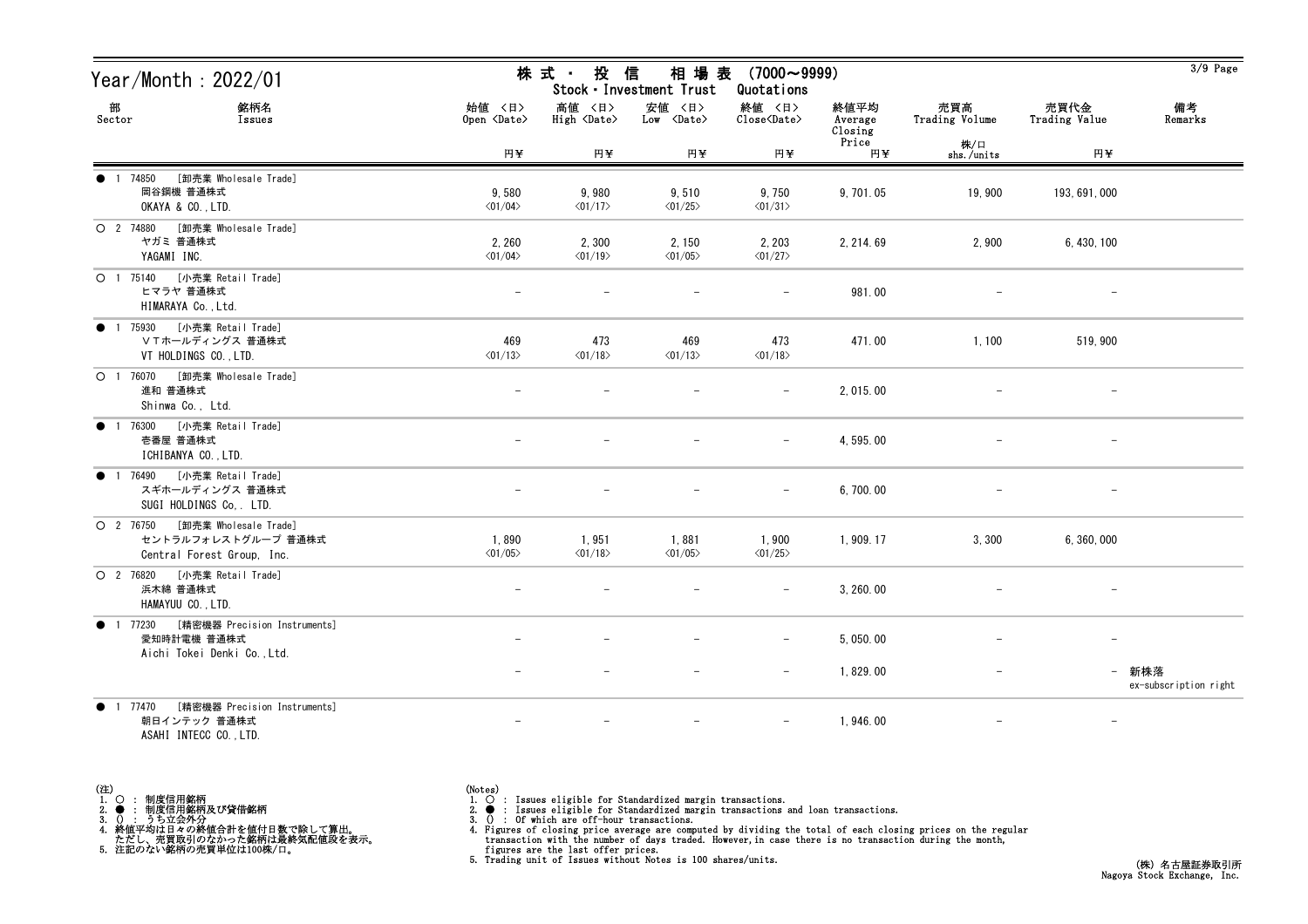| Year/Month : 2022/01                                                                      |                                   | 株式 投信<br>相 場 表<br>$(7000 \sim 9999)$<br>Stock · Investment Trust<br>Quotations |                                      |                                   |                        |                          |                          |               |  |
|-------------------------------------------------------------------------------------------|-----------------------------------|--------------------------------------------------------------------------------|--------------------------------------|-----------------------------------|------------------------|--------------------------|--------------------------|---------------|--|
| 部<br>銘柄名<br>Sector<br>Issues                                                              | 始値 〈日〉<br>Open <date></date>      | 高値 〈日〉<br>$High \langle Date \rangle$                                          | 安値 〈日〉<br>$Low \langle Date \rangle$ | 終値 〈日〉<br>Close <date></date>     | 終値平均<br>Average        | 売買高<br>Trading Volume    | 売買代金<br>Trading Value    | 備考<br>Remarks |  |
|                                                                                           | 円半                                | 円半                                                                             | 円半                                   | 円半                                | Closing<br>Price<br>円半 | 株/口<br>shs./units        | 円半                       |               |  |
| [電気機器 Electric Appliances]<br><b>1</b> 77510<br>キヤノン 普通株式<br>CANON INC.                   | 2,788<br>$\langle 01/18 \rangle$  | 2,788<br>$\langle 01/18 \rangle$                                               | 2,788<br>$\langle 01/18 \rangle$     | 2,788<br>$\langle 01/18 \rangle$  | 2,788.00               | 300                      | 836, 400                 |               |  |
| [精密機器 Precision Instruments]<br>● 1 77800<br>メニコン 普通株式<br>Menicon Co., Ltd.               |                                   |                                                                                |                                      | $-$                               | 2, 527.00              |                          |                          |               |  |
| O 2 78700 [その他製品 Other Products]<br>福島印刷 普通株式<br>FUKUSHIMA PRINTING CO., LTD.             | 407<br>$\langle 01/04 \rangle$    | 419<br>$\langle 01/26 \rangle$                                                 | 402<br>$\langle 01/28 \rangle$       | 406<br>$\langle 01/28 \rangle$    | 408.41                 | 14,500                   | 5, 903, 200              |               |  |
| ● 2 78710 [化学 Chemicals]<br>フクビ化学工業 普通株式<br>FUKUVI CHEMICAL INDUSTRY CO., LTD.            |                                   |                                                                                |                                      | $\overline{\phantom{0}}$          | 590.00                 |                          |                          |               |  |
| O 2 78750 [その他製品 Other Products]<br>竹田印刷 普通株式<br>TAKEDA PRINTING CO., LTD.                |                                   |                                                                                |                                      | $\qquad \qquad -$                 | 621.00                 |                          |                          |               |  |
| ● 2 78960 [その他製品 Other Products]<br>セブンエ業 普通株式<br>SEVEN INDUSTRIES CO., LTD.              |                                   |                                                                                |                                      | $-$                               | 603.00                 | $\overline{\phantom{m}}$ | $\qquad \qquad -$        |               |  |
| ● 1 79310 [化学 Chemicals]<br>未来工業 普通株式<br>MIRAI INDUSTRY CO., LTD.                         | 1, 545<br>$\langle 01/26 \rangle$ | 1,545<br>$\langle 01/26 \rangle$                                               | 1,545<br>$\langle 01/26 \rangle$     | 1, 545<br>$\langle 01/26 \rangle$ | 1,545.00               | 100                      | 154, 500                 |               |  |
| <b>1</b> 79430<br>[ガラス・土石製品 Glass & Ceramics Products]<br>ニチハ 普通株式<br>NICHIHA CORPORATION | $\qquad \qquad -$                 |                                                                                |                                      | $-$                               | 2, 822.00              |                          | $\overline{\phantom{0}}$ |               |  |
| O 2 79500 [化学 Chemicals]<br>日本デコラックス 普通株式<br>NIHON DECOLUXE CO., LTD.                     | 5,590<br>$\langle 01/05 \rangle$  | 5,800<br>$\langle 01/11 \rangle$                                               | 5,590<br>$\langle 01/05 \rangle$     | 5,600<br>$\langle 01/28 \rangle$  | 5, 695.00              | 1,900                    | 10, 760, 000             |               |  |
| ● 2 79530 [その他製品 Other Products]<br>菊水化学工業 普通株式<br>KIKUSUI CHEMICAL INDUSTRIES CO., LTD.  |                                   |                                                                                |                                      | $-$                               | 364.00                 |                          |                          |               |  |
| ● 2 79750 [その他製品 Other Products]<br>リヒトラブ 普通株式<br>LIHIT LAB., INC.                        |                                   |                                                                                |                                      |                                   | 824.00                 |                          |                          |               |  |
| ● 1 80150 [卸売業 Wholesale Trade]<br>豊田通商 普通株式<br>TOYOTA TSUSHO CORPORATION                 |                                   |                                                                                |                                      |                                   | 4, 610.00              |                          | $\qquad \qquad -$        |               |  |

(注) 1. ○ : 制度信用銘柄

2. ● : 制度信用銘柄及び貸借銘柄<br>3. () : うち立会外分<br>4. 終値平均は日々の終値合計を値付日数で除して算出。<br>ただし、売買取引のなかった銘柄は最終気配値段を表示。<br>5. 注記のない銘柄の売買単位は100株/口。

(Notes)<br>1. ○ : Issues eligible for Standardized margin transactions.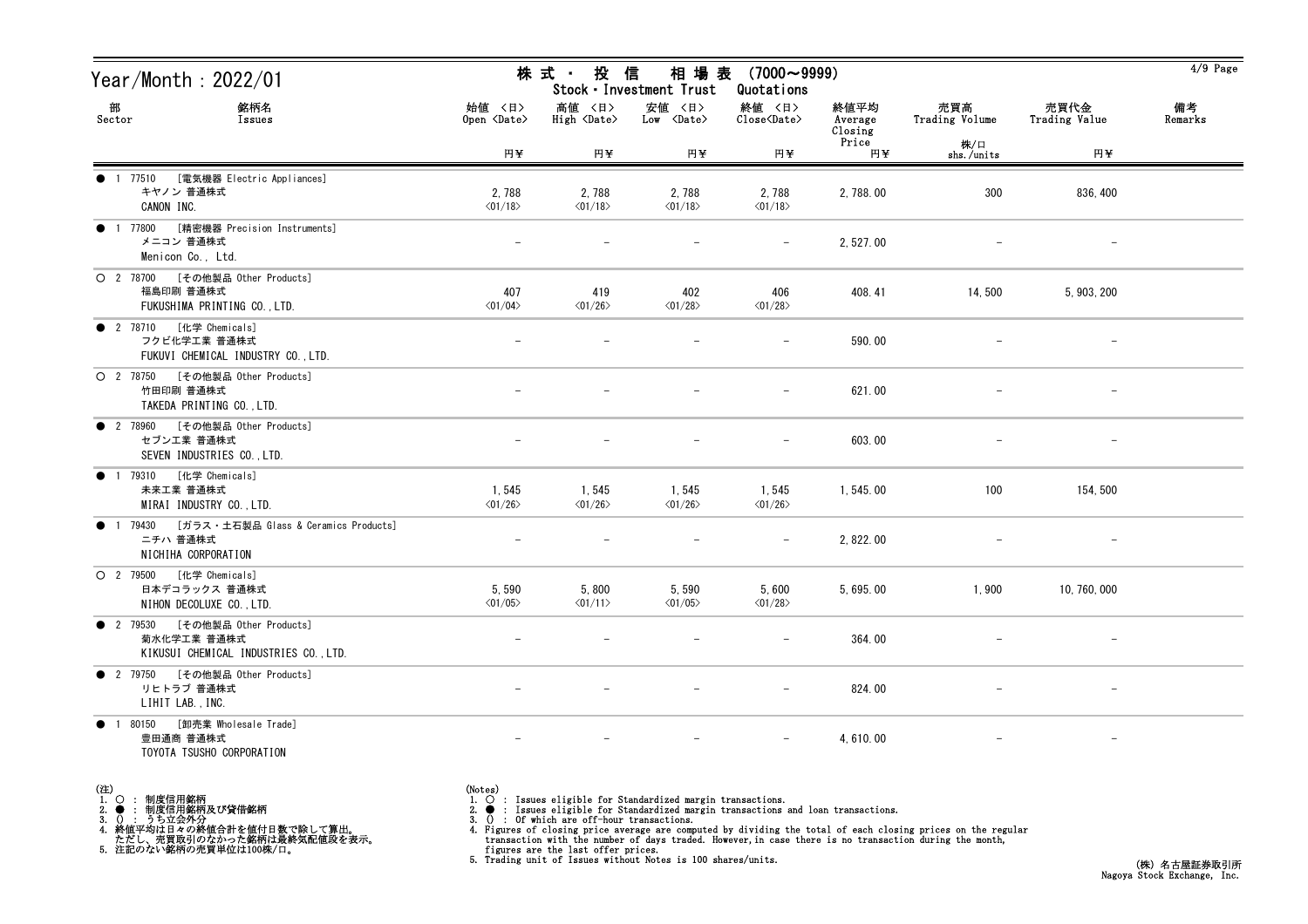| Year/Month : 2022/01                                                                                  |                                  | 株式 投信                            | 相 場 表<br>Stock · Investment Trust    | $(7000 \sim 9999)$<br>Quotations  |                            |                       |                          | $5/9$ Page    |
|-------------------------------------------------------------------------------------------------------|----------------------------------|----------------------------------|--------------------------------------|-----------------------------------|----------------------------|-----------------------|--------------------------|---------------|
| 部<br>銘柄名<br>Sector<br>Issues                                                                          | 始値 〈日〉<br>Open <date></date>     | 高値 〈日〉<br>High <date></date>     | 安値 〈日〉<br>$Low \langle Date \rangle$ | 終値 〈日〉<br>Close <date></date>     | 終値平均<br>Average<br>Closing | 売買高<br>Trading Volume | 売買代金<br>Trading Value    | 備考<br>Remarks |
|                                                                                                       | 円¥                               | 円平                               | 円半                                   | 円¥                                | Price<br>円半                | 株/口<br>shs./units     | 円至                       |               |
| [卸売業 Wholesale Trade]<br>1 80310<br>三井物産 普通株式<br>MITSUI & CO., LTD.                                   | 2,835<br>$\langle 01/25 \rangle$ | 2,835<br>$\langle 01/25 \rangle$ | 2, 779<br>$\langle 01/25 \rangle$    | 2, 779<br>$\langle 01/25 \rangle$ | 2, 779.00                  | 1,600                 | 4, 487, 200              |               |
| O 2 80710 [卸売業 Wholesale Trade]<br>東海エレクトロニクス 普通株式<br>TOKAI ELECTRONICS CO., LTD.                     | 2,835<br>$\langle 01/04 \rangle$ | 2,951<br>$\langle 01/31 \rangle$ | 2, 773<br>$\langle 01/28 \rangle$    | 2,859<br>$\langle 01/31 \rangle$  | 2, 867. 79                 | 14, 200               | 40, 984, 600             |               |
| O 2 80760 [卸売業 Wholesale Trade]<br>カノークス 普通株式<br>CANOX CORPORATION                                    | 1,230<br>$\langle 01/04 \rangle$ | 1,300<br>$\langle 01/12 \rangle$ | 1, 226<br>$\langle 01/04 \rangle$    | 1,259<br>$\langle 01/31 \rangle$  | 1, 255. 21                 | 192, 400              | 240, 862, 300            |               |
| 81300 [卸売業 Wholesale Trade]<br>$\bullet$<br>$\overline{1}$<br>サンゲツ 普通株式<br>SANGETSU CO., LTD.         |                                  |                                  |                                      |                                   | 1,585.00                   |                       |                          |               |
| ● 2 81450 [卸売業 Wholesale Trade]<br>中部水産 普通株式<br>CHUBU SUISAN CO., LTD.                                | 2,500<br>$\langle 01/20 \rangle$ | 2,500<br>$\langle 01/20 \rangle$ | 2,500<br>$\langle 01/20 \rangle$     | 2,500<br>$\langle 01/27 \rangle$  | 2, 500.00                  | 400                   | 1,000,000                |               |
| 81600 [小売業 Retail Trade]<br>$\bullet$<br>木曽路 普通株式<br>KISOJI CO., LTD.                                 |                                  |                                  |                                      |                                   | 2, 186.00                  |                       |                          |               |
| 〇 2 81900 [小売業 Retail Trade]<br>ヤマナカ 普通株式<br>YAMANAKA CO., LTD.                                       | 720<br>$\langle 01/04 \rangle$   | 730<br>$\langle 01/24 \rangle$   | 710<br>$\langle 01/28 \rangle$       | 720<br>$\langle 01/31 \rangle$    | 717.68                     | 51,500                | 37, 043, 800             |               |
| ● 2 82280 [卸売業 Wholesale Trade]<br>マルイチ産商 普通株式<br>MARUICHI CO., LTD.                                  | 1,027<br>$\langle 01/04 \rangle$ | 1,069<br>$\langle 01/12 \rangle$ | 1,020<br>$\langle 01/21 \rangle$     | 1,021<br>$\langle 01/31 \rangle$  | 1, 033. 11                 | 25, 300               | 26, 340, 300             |               |
| 1 82850 [卸売業 Wholesale Trade]<br>$\bullet$<br>三谷産業 普通株式<br>MITANI SANGYO CO., LTD.                    |                                  |                                  |                                      |                                   | 307.00                     |                       | $\overline{\phantom{m}}$ |               |
| 2 82930 [小売業 Retail Trade]<br>ATグループ 普通株式<br>AT-Group Co., Ltd.                                       | 1,333<br>$\langle 01/04 \rangle$ | 1,620<br>$\langle 01/17 \rangle$ | 1,333<br>$\langle 01/04 \rangle$     | 1,572<br>$\langle 01/31 \rangle$  | 1,524.89                   | 461, 300              | 688, 530, 500            |               |
| [銀行業 Banks]<br>● 1 83060<br>三菱UFJフィナンシャル・グループ 普通株式<br>Mitsubishi UFJ Financial Group, Inc.            | 657<br>$\langle 01/05 \rangle$   | 727<br>$\langle 01/17 \rangle$   | 654.3<br>$\langle 01/05 \rangle$     | 695<br>$\langle 01/31 \rangle$    | 689.50                     | 122, 100              | 83, 919, 680             |               |
| [銀行業 Banks]<br>83090<br>$\bullet$ 1<br>三井住友トラスト・ホールディングス 普通株式<br>Sumitomo Mitsui Trust Holdings, Inc. |                                  |                                  |                                      |                                   | 3, 965.00                  |                       |                          |               |

- (注)<br>1. ○<br>2. ●<br>3. ① 1. ○ : 制度信用銘柄 - 2. ● : 制度信用銘柄及び貸借銘柄
- 3. () : うち立会外分 4. 終値平均は日々の終値合計を値付日数で除して算出。 ただし、売買取引のなかった銘柄は最終気配値段を表示。 5. 注記のない銘柄の売買単位は100株/口。

(Notes)<br>1. ○ : Issues eligible for Standardized margin transactions.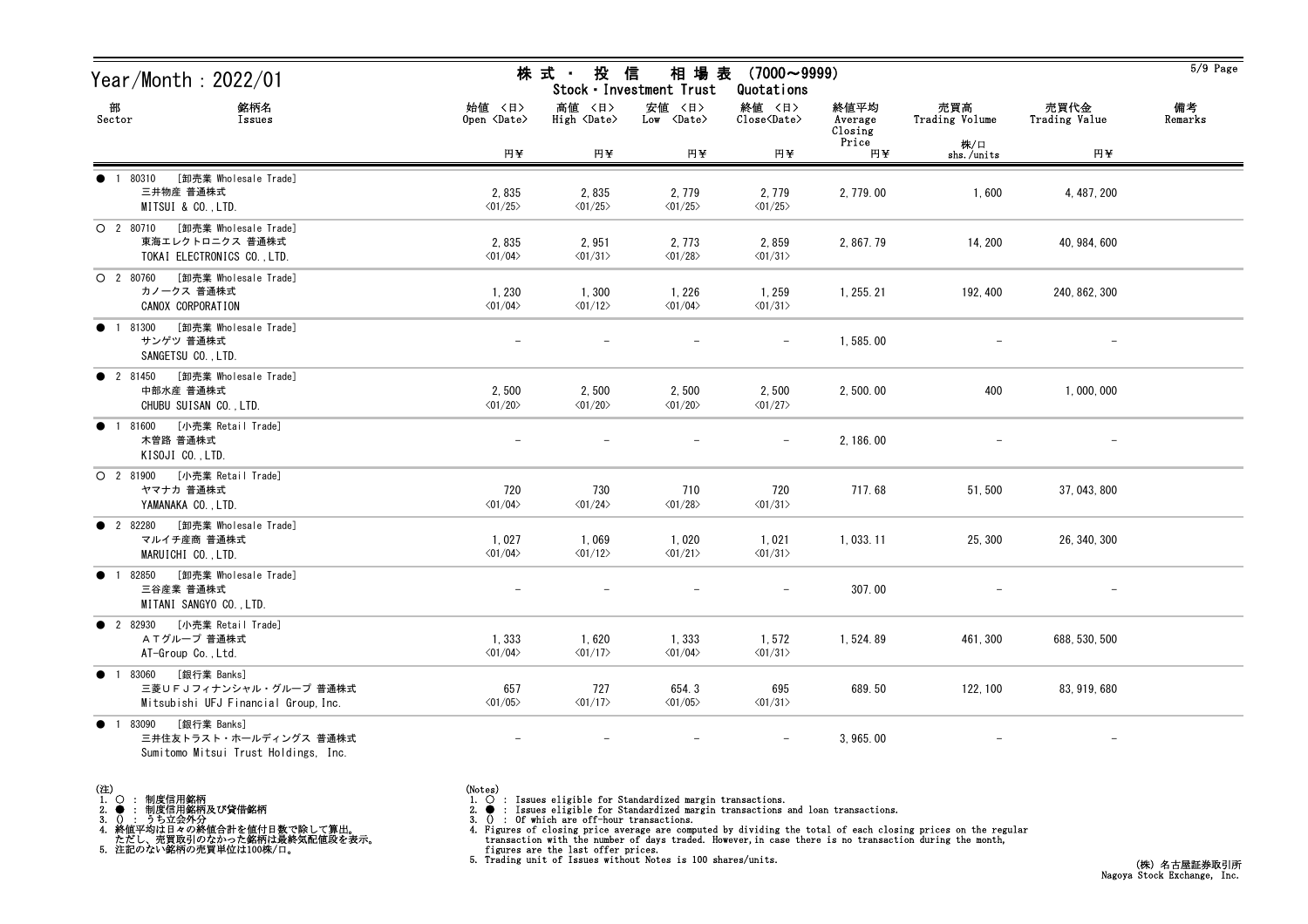| Year/Month : 2022/01                                                                                                          |                                   | 投<br>株 式 ・                       | 信<br>相 場 表<br>Stock · Investment Trust | $(7000 \sim 9999)$<br>Quotations  |                            |                       |                          | $6/9$ Page    |
|-------------------------------------------------------------------------------------------------------------------------------|-----------------------------------|----------------------------------|----------------------------------------|-----------------------------------|----------------------------|-----------------------|--------------------------|---------------|
| 部<br>銘柄名<br>Sector<br>Issues                                                                                                  | 始値 〈日〉<br>Open <date></date>      | 高値 〈日〉<br>High <date></date>     | 安値 〈日〉<br>Low <date></date>            | 終値 〈日〉<br>Close <date></date>     | 終値平均<br>Average<br>Closing | 売買高<br>Trading Volume | 売買代金<br>Trading Value    | 備考<br>Remarks |
|                                                                                                                               | 円半                                | 円半                               | 円半                                     | 円半                                | Price<br>円半                | 株/口<br>shs./units     | 円半                       |               |
| ● 1 83160<br>[銀行業 Banks]<br>三井住友フィナンシャルグループ 普通株式<br>Sumitomo Mitsui Financial Group, Inc.                                     | 4, 120<br>$\langle 01/07 \rangle$ | 4,335<br>$\langle 01/17 \rangle$ | 4,050<br>$\langle 01/07 \rangle$       | 4, 141<br>$\langle 01/31 \rangle$ | 4, 220.50                  | 1,400                 | 5, 873, 100              |               |
| [銀行業 Banks]<br>• 1 83610<br>大垣共立銀行 普通株式<br>The Ogaki Kyoritsu Bank, Ltd.                                                      |                                   |                                  |                                        |                                   | 2,018.00                   |                       |                          |               |
| [銀行業 Banks]<br>• 1 83680<br>百五銀行 普通株式<br>The Hyakugo Bank, Ltd.                                                               |                                   |                                  |                                        |                                   | 353.00                     |                       |                          |               |
| [銀行業 Banks]<br>● 1 85220<br>名古屋銀行 普通株式<br>The Bank of Nagoya, Ltd.                                                            | $\overline{\phantom{0}}$          |                                  |                                        | $\overline{\phantom{m}}$          | 2, 970.00                  |                       | $\overline{\phantom{m}}$ |               |
| [銀行業 Banks]<br>● 1 85270<br>愛知銀行 普通株式<br>The Aichi Bank, Ltd.                                                                 |                                   |                                  |                                        |                                   | 4, 795.00                  |                       | $\qquad \qquad -$        |               |
| [銀行業 Banks]<br>• 1 85300<br>中京銀行 普通株式<br>The Chukyo Bank, Limited                                                             |                                   |                                  |                                        | $\overline{\phantom{a}}$          | 1,664.00                   |                       | $\overline{\phantom{m}}$ |               |
| [その他金融業 Other Financing Business]<br>• 1 85930<br>三菱HCキャピタル 普通株式<br>Mitsubishi HC Capital Inc.                                |                                   |                                  |                                        |                                   | 591.00                     |                       |                          |               |
| [証券、商品先物取引業 Securities & Commodity Futures]<br>86010<br>$\bullet$ 1<br>大和証券グループ本社 普通株式<br>Daiwa Securities Group Inc.         | 678.2<br>$\langle 01/06 \rangle$  | 707<br>$\langle 01/12 \rangle$   | 678.2<br>$\langle 01/06 \rangle$       | 707<br>$\langle 01/12 \rangle$    | 692.60                     | 1,100                 | 760, 420                 |               |
| [証券、商品先物取引業 Securities & Commodity Futures]<br>• 1 86040<br>野村ホールディングス 普通株式<br>Nomura Holdings, Inc.                          | 530<br>$\langle 01/14 \rangle$    | 530<br>$\langle 01/14 \rangle$   | 511.8<br>$\langle 01/20 \rangle$       | 511.8<br>$\langle 01/20 \rangle$  | 520.90                     | 9,000                 | 4, 711, 400              |               |
| ● 1 86090 [証券、商品先物取引業 Securities & Commodity Futures]<br>岡三証券グループ 普通株式<br>OKASAN SECURITIES GROUP INC.                        |                                   |                                  |                                        |                                   | 380.00                     |                       |                          |               |
| [証券、商品先物取引業 Securities & Commodity Futures]<br>● 1 86160<br>東海東京フィナンシャル・ホールディングス 普通株式<br>Tokai Tokyo Financial Holdings, Inc. |                                   |                                  |                                        |                                   | 401.00                     |                       |                          |               |
| [保険業 Insurance]<br>● 1 87250<br>MS&ADインシュアランスグループホールディングス 普通株式<br>MS&AD Insurance Group Holdings, Inc.                        |                                   |                                  |                                        |                                   | 3, 926.00                  |                       |                          |               |

(Notes)<br>1. ○ : Issues eligible for Standardized margin transactions.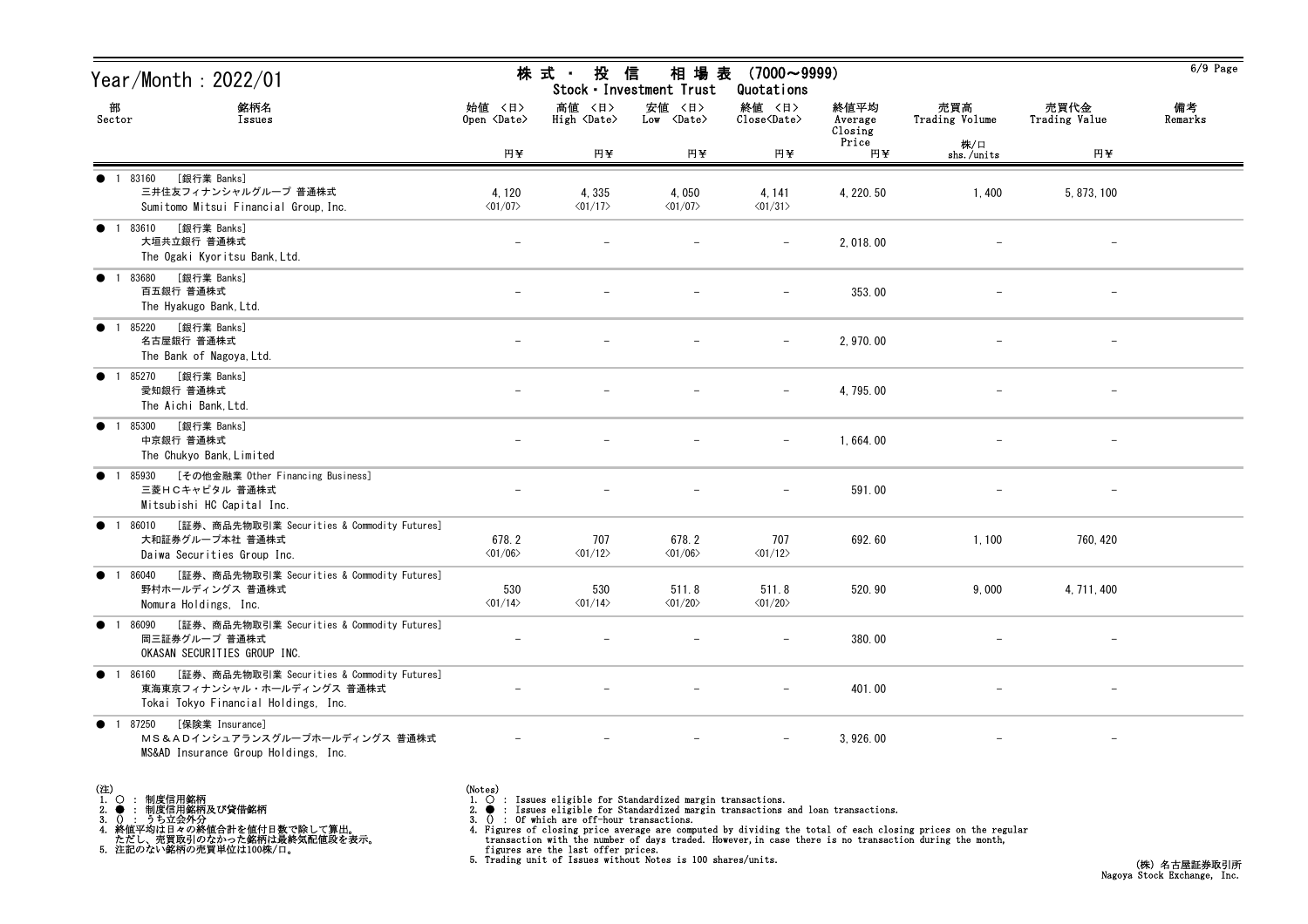| Year/Month : 2022/01                                                                                             |                                   | 株 式 -<br>投                        | 信<br>相 場 表<br>Stock · Investment Trust | $(7000 \sim 9999)$<br>Quotations  |                            |                       |                          | $7/9$ Page    |
|------------------------------------------------------------------------------------------------------------------|-----------------------------------|-----------------------------------|----------------------------------------|-----------------------------------|----------------------------|-----------------------|--------------------------|---------------|
| 部<br>銘柄名<br>Sector<br>Issues                                                                                     | 始値 〈日〉<br>Open <date></date>      | 高値 〈日〉<br>High <date></date>      | 安値 〈日〉<br>Low <date></date>            | 終値 〈日〉<br>Close <date></date>     | 終値平均<br>Average<br>Closing | 売買高<br>Trading Volume | 売買代金<br>Trading Value    | 備考<br>Remarks |
|                                                                                                                  | 円半                                | 円半                                | 円半                                     | 円半                                | Price<br>円半                | 株/口<br>shs./units     | 円半                       |               |
| [不動産業 Real Estate]<br>1 88030<br>平和不動産 普通株式<br>HEIWA REAL ESTATE CO., LTD.                                       |                                   |                                   |                                        |                                   | 3, 905.00                  |                       | $\qquad \qquad -$        |               |
| [不動産業 Real Estate]<br>$O$ 2 88860<br>ウッドフレンズ 普通株式<br>WOOD FRIENDS Co., Ltd.                                      |                                   |                                   |                                        | $\qquad \qquad -$                 | 3, 695.00                  |                       | $\overline{\phantom{m}}$ |               |
| <b>2</b> 88910<br>[不動産業 Real Estate]<br>AMGホールディングス 普通株式<br>AMG HOLDINGS CO., LTD.                               |                                   |                                   |                                        |                                   | 937.00                     |                       |                          |               |
| [不動産業 Real Estate]<br>89040<br>$\bullet$<br>$\overline{1}$<br>AVANTIA 普通株式<br>AVANTIA CO., LTD                   | 847<br>$\langle 01/19 \rangle$    | 847<br>$\langle 01/19 \rangle$    | 847<br>$\langle 01/19 \rangle$         | 847<br>$\langle 01/19 \rangle$    | 847.00                     | 500                   | 423, 500                 |               |
| [サービス業 Services]<br>89200<br>$\bullet$<br>東祥 普通株式<br>TOSHO CO., LTD                                              |                                   |                                   |                                        |                                   | 1, 432.00                  |                       |                          |               |
| [陸運業 Land Transportation]<br>90220<br>$\bullet$<br>東海旅客鉄道 普通株式<br>Central Japan Railway Company                  | 14,600<br>$\langle 01/19 \rangle$ | 14,600<br>$\langle 01/19 \rangle$ | 14,600<br>$\langle 01/19 \rangle$      | 14,600<br>$\langle 01/19 \rangle$ | 14, 600. 00                | 100                   | 1, 460, 000              |               |
| [陸運業 Land Transportation]<br>$O$ 2 90400<br>大宝運輸 普通株式<br>Taiho Transportation Co., Ltd.                          | 3,030<br>$\langle 01/04 \rangle$  | 3,090<br>$\langle 01/25 \rangle$  | 3,030<br>$\langle 01/04 \rangle$       | 3,055<br>$\langle 01/31 \rangle$  | 3, 071.92                  | 2,500                 | 7, 672, 500              |               |
| [陸運業 Land Transportation]<br>90480<br>$\bullet$<br>$\overline{1}$<br>名古屋鉄道 普通株式<br>Nagoya Railroad Co., Ltd.     | $\overline{\phantom{a}}$          |                                   |                                        | $\overline{\phantom{m}}$          | 1,807.00                   |                       | $\overline{\phantom{m}}$ |               |
| [倉庫・運輸関連業 Warehousing & Harbor Transportation Services]<br>90580<br>$\bullet$<br>トランコム 普通株式<br>TRANCOM CO., LTD. |                                   |                                   |                                        | $\overline{\phantom{m}}$          | 8, 120.00                  |                       | $\overline{\phantom{a}}$ |               |
| ● 1 90760 [陸運業 Land Transportation]<br>セイノーホールディングス 普通株式<br>SEINO HOLDINGS CO., LTD.                             |                                   |                                   | $\qquad \qquad -$                      | $-$                               | 1, 135.00                  |                       | $\overline{\phantom{m}}$ |               |
| [陸運業 Land Transportation]<br>• 2 90770<br>名鉄運輸 普通株式<br>Meitetsu Transport Co., Ltd.                              | 2,357<br>$\langle 01/04 \rangle$  | 2,364<br>$\langle 01/14 \rangle$  | 2, 255<br>$\langle 01/25 \rangle$      | 2, 255<br>$\langle 01/25 \rangle$ | 2, 320. 38                 | 4,300                 | 9, 994, 400              |               |
| [陸運業 Land Transportation]<br>90780<br>$\bullet$<br>$\overline{1}$<br>エスライン 普通株式<br>S LINE CO., LTD.              | $\overline{\phantom{a}}$          |                                   |                                        |                                   | 889.00                     |                       | $-$                      |               |

- (注)<br>1. ○<br>2. ●<br>3. ① 1. ○ : 制度信用銘柄
- 
- 2. : 制度信用銘柄及び貸借銘柄<br>3. () : うち立会外分<br>4. 終値平均は日々の終値合計を値付日数で除して算出。<br>ただし、売買取引のなかった銘柄は最終気配値段を表示。<br>5. 注記のない銘柄の売買単位は100株/口。

- (Notes)<br>1. : Issues eligible for Standardized margin transactions.
-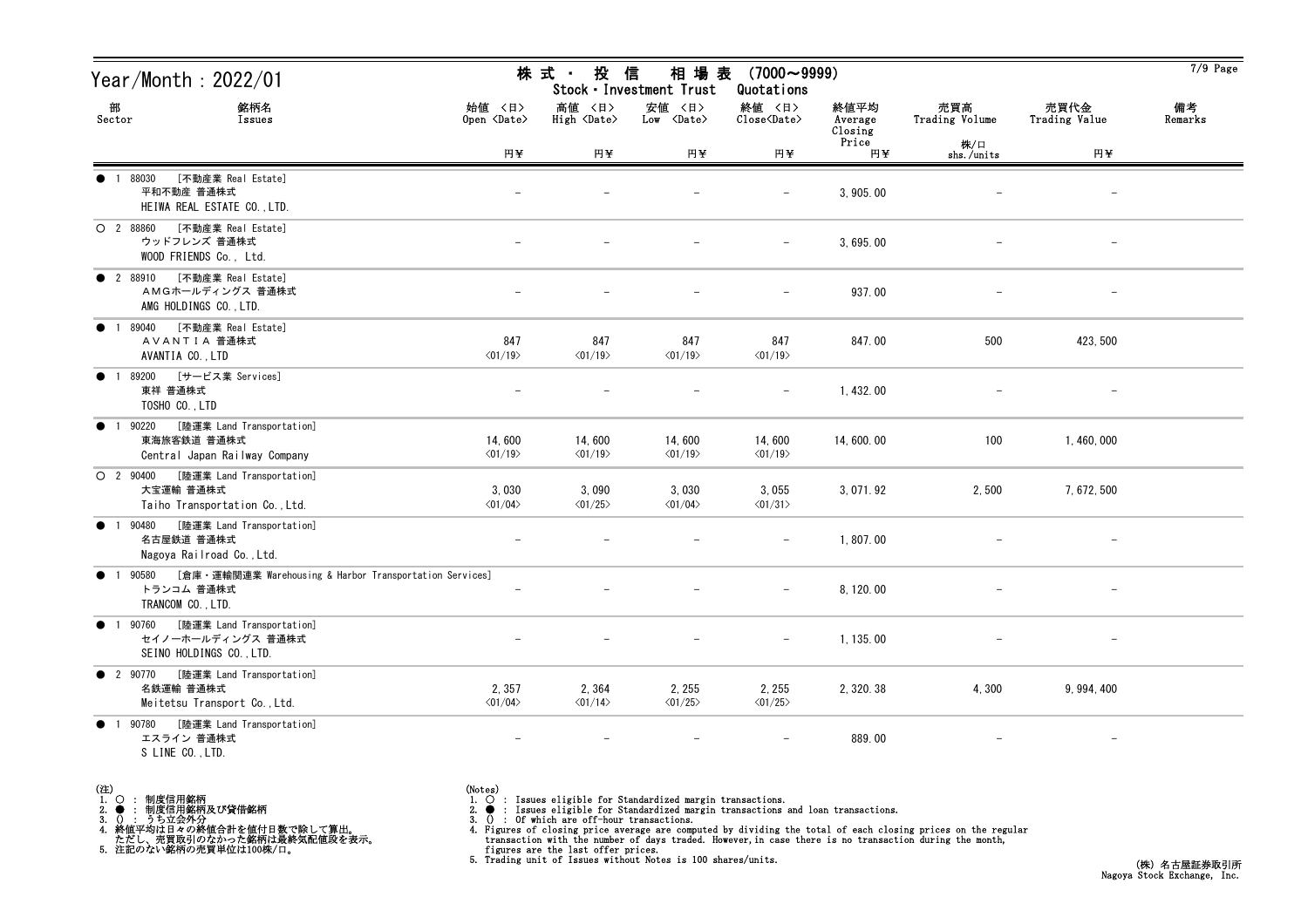|                | Year/Month : 2022/01                                                                                                |                                   | 株 式 ・ 投                           | 相 場 表<br>信<br>Stock · Investment Trust | $(7000 \sim 9999)$<br>Quotations  |                            |                       |                       | 8/9 Page      |
|----------------|---------------------------------------------------------------------------------------------------------------------|-----------------------------------|-----------------------------------|----------------------------------------|-----------------------------------|----------------------------|-----------------------|-----------------------|---------------|
| 部<br>Sector    | 銘柄名<br>Issues                                                                                                       | 始值 〈日〉<br>Open <date></date>      | 高値 〈日〉<br>High <date></date>      | 安値 〈日〉<br>$Low \langle Date \rangle$   | 終値 〈日〉<br>Close <date></date>     | 終値平均<br>Average<br>Closing | 売買高<br>Trading Volume | 売買代金<br>Trading Value | 備考<br>Remarks |
|                |                                                                                                                     | 円半                                | 円半                                | 円半                                     | 円半                                | Price<br>円至                | 株/口<br>shs./units     | 円¥                    |               |
| $O$ 2 92490    | [サービス業 Services]<br>日本エコシステム 普通株式<br>Japan Ecosystem Co., Ltd.                                                      |                                   |                                   |                                        |                                   | 1,559.00                   |                       |                       |               |
|                | 1 93060 [倉庫・運輸関連業 Warehousing & Harbor Transportation Services]<br>東陽倉庫 普通株式<br>Toyo Logistics Co., Ltd.            |                                   |                                   |                                        | $\qquad \qquad -$                 | 314.00                     |                       | $\qquad \qquad -$     |               |
|                | [倉庫・運輸関連業 Warehousing & Harbor Transportation Services]<br>1 93100<br>日本トランスシティ 普通株式<br>Japan Transcity Corporation |                                   |                                   |                                        |                                   | 641.00                     |                       |                       |               |
| $O$ 2 93570    | [倉庫・運輸関連業 Warehousing & Harbor Transportation Services]<br>名港海運 普通株式<br>MEIKO TRANS CO., LTD.                       | 1, 100<br>$\langle 01/05 \rangle$ | 1, 118<br>$\langle 01/21 \rangle$ | 1,081<br>$\langle 01/25 \rangle$       | 1,090<br>$\langle 01/31 \rangle$  | 1,098.89                   | 80,000                | 87, 890, 400          |               |
| <b>2</b> 93590 | [倉庫・運輸関連業 Warehousing & Harbor Transportation Services]<br>伊勢湾海運 普通株式<br>ISEWAN TERMINAL SERVICE CO., LTD.          | 715<br>$\langle 01/04 \rangle$    | 715<br>$\langle 01/04 \rangle$    | 688<br>$\langle 01/20 \rangle$         | 709<br>$\langle 01/31 \rangle$    | 703.11                     | 44, 300               | 31, 170, 800          |               |
| $\bullet$      | [倉庫・運輸関連業 Warehousing & Harbor Transportation Services]<br>1 93680<br>キムラユニティー 普通株式<br>KIMURA UNITY CO., LTD.       |                                   |                                   |                                        |                                   | 1, 333, 00                 |                       |                       |               |
| $\bullet$      | [情報 · 通信業 Information & Communication]<br>94020<br>中部日本放送 普通株式<br>CHUBU-NIPPON BROADCASTING CO., LTD.               | 542<br>$\langle 01/04 \rangle$    | 548<br>$\langle 01/21 \rangle$    | 530<br>$\langle 01/27 \rangle$         | 533<br>$\langle 01/31 \rangle$    | 542.11                     | 56, 100               | 30, 233, 000          |               |
| $\bullet$      | 94280<br>[情報・通信業 Information & Communication]<br>クロップス 普通株式<br>CROPS CORPORATION                                    |                                   |                                   |                                        |                                   | 888.00                     |                       |                       |               |
| $O$ 2 94710    | [情報・通信業 Information & Communication]<br>文溪堂 普通株式<br>BUNKEIDO CO., LTD.                                              | 1,255<br>$\langle 01/04 \rangle$  | 1,280<br>$\langle 01/04 \rangle$  | 1,188<br>$\langle 01/28 \rangle$       | 1,188<br>$\langle 01/31 \rangle$  | 1, 224. 58                 | 15,500                | 19, 026, 600          |               |
|                | ● 1 95020 [電気・ガス業 Electric Power & Gas]<br>中部電力 普通株式<br>Chubu Electric Power Company, Incorporated                  | 1, 252<br>$\langle 01/26 \rangle$ | 1, 252<br>$\langle 01/26 \rangle$ | 1, 252<br>$\langle 01/26 \rangle$      | 1, 252<br>$\langle 01/26 \rangle$ | 1, 252.00                  | 6,400                 | 8, 012, 800           |               |
| • 1 95310      | [電気・ガス業 Electric Power & Gas]<br>東京瓦斯 普通株式<br>TOKYO GAS CO., LTD.                                                   | $\overline{\phantom{m}}$          | $\overline{\phantom{m}}$          | $-$                                    | $-$                               | 2, 315.00                  |                       | $-$                   |               |
| $\bullet$      | [電気・ガス業 Electric Power & Gas]<br>1 95330<br>東邦瓦斯 普通株式<br>TOHO GAS CO., LTD.                                         | $\overline{\phantom{m}}$          | $\overline{\phantom{m}}$          | $-$                                    | $-$                               | 3, 135.00                  |                       | $-$                   |               |

- (注)<br>1. ○<br>2. ●<br>3. ① 1. ○ : 制度信用銘柄
- 
- 2. : 制度信用銘柄及び貸借銘柄<br>3. () : うち立会外分<br>4. 終値平均は日々の終値合計を値付日数で除して算出。<br>ただし、売買取引のなかった銘柄は最終気配値段を表示。<br>5. 注記のない銘柄の売買単位は100株/口。

(Notes)<br>1. ○ : Issues eligible for Standardized margin transactions.